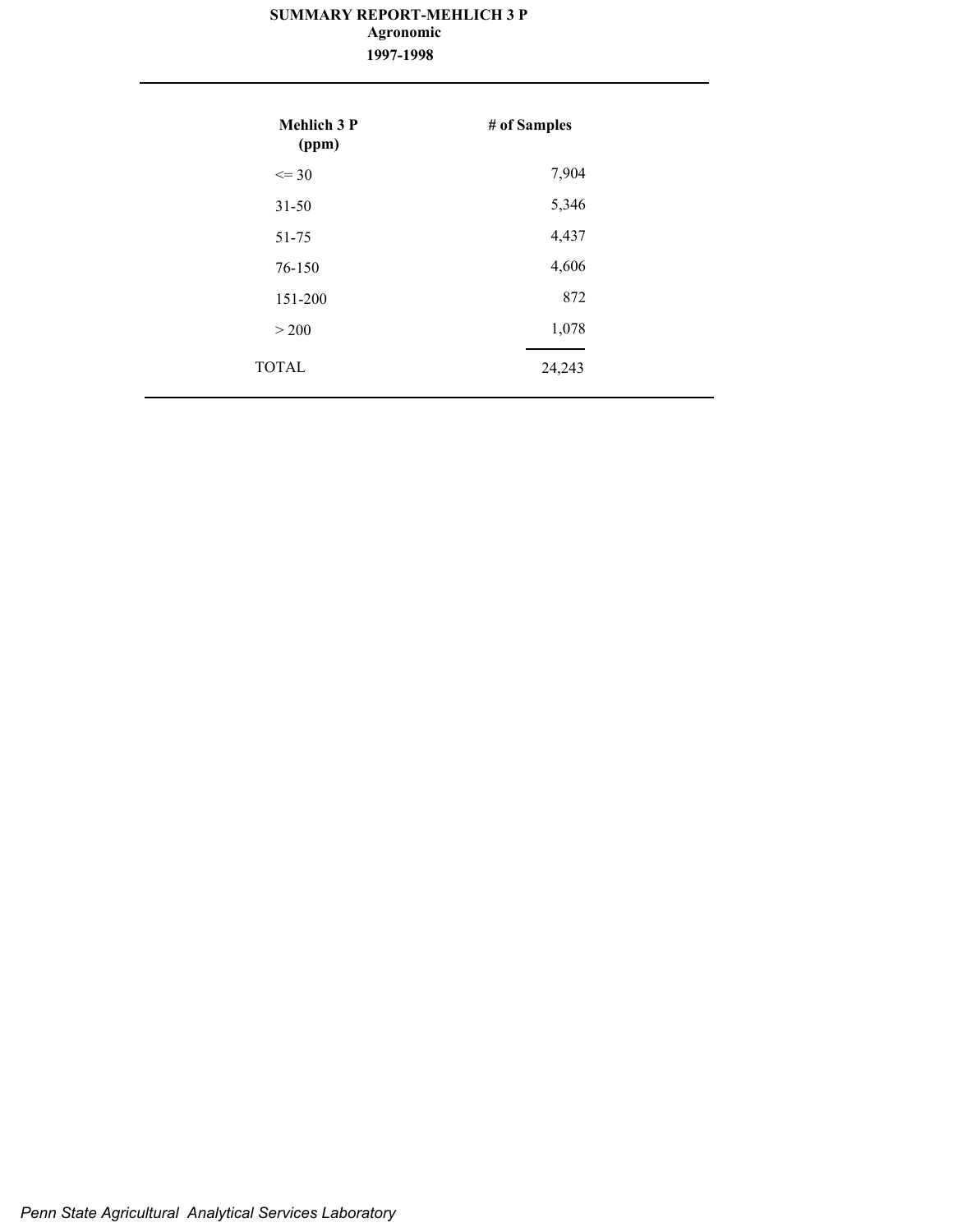| 1997-1998 |  |
|-----------|--|

| <b>COUNTY</b>    | <b>TOTAL SAMPLES</b> | <b>MEHLICH 3 P</b> | # OF SAMPLES     |
|------------------|----------------------|--------------------|------------------|
|                  |                      | (ppm)              |                  |
| <b>ADAMS</b>     | 157                  |                    |                  |
|                  |                      | $\leq$ 30          | 65               |
|                  |                      | $31 - 50$          | $31\,$           |
|                  |                      | 51-75              | $23\,$           |
|                  |                      | 76-150             | $21\,$           |
|                  |                      | 151-200            | $\sqrt{6}$       |
|                  |                      | $>200$             | $11\,$           |
| <b>ALLEGHENY</b> | 237                  |                    |                  |
|                  |                      | $\leq$ 30          | 131              |
|                  |                      | $31 - 50$          | 39               |
|                  |                      | 51-75              | $26\,$           |
|                  |                      | $76 - 150$         | $22\,$           |
|                  |                      | 151-200            | $\overline{4}$   |
|                  |                      | $>200$             | 15               |
| <b>ARMSTRONG</b> | 193                  |                    |                  |
|                  |                      | $\leq$ 30          | 131              |
|                  |                      | $31 - 50$          | 13               |
|                  |                      | 51-75              | $21\,$           |
|                  |                      | 76-150             | $18\,$           |
|                  |                      | 151-200            | $\boldsymbol{7}$ |
|                  |                      | $>200\,$           | $\mathfrak{Z}$   |
| <b>BEAVER</b>    | 123                  |                    |                  |
|                  |                      | $\leq$ 30          | 69               |
|                  |                      | $31 - 50$          | 29               |
|                  |                      | $51 - 75$          | 13               |
|                  |                      | 76-150             | $8\,$            |
|                  |                      | 151-200            | $\overline{2}$   |
|                  |                      | $>200\,$           | $\overline{c}$   |
| <b>BEDFORD</b>   | 633                  |                    |                  |
|                  |                      | $\leq$ 30          | 204              |
|                  |                      | $31 - 50$          | 155              |
|                  |                      | 51-75              | 124              |
|                  |                      | 76-150             | 139              |
|                  |                      | 151-200            | $\,8\,$          |
|                  |                      | $>200$             | $\mathfrak{Z}$   |
|                  |                      |                    |                  |
| <b>BERKS</b>     | 639                  | $\leq$ 30          | 137              |
|                  |                      | $31 - 50$          | 99               |
|                  |                      | 51-75              | 116              |
|                  |                      | $76 - 150$         | 155              |
|                  |                      | $151 - 200$        | 54               |
|                  |                      |                    |                  |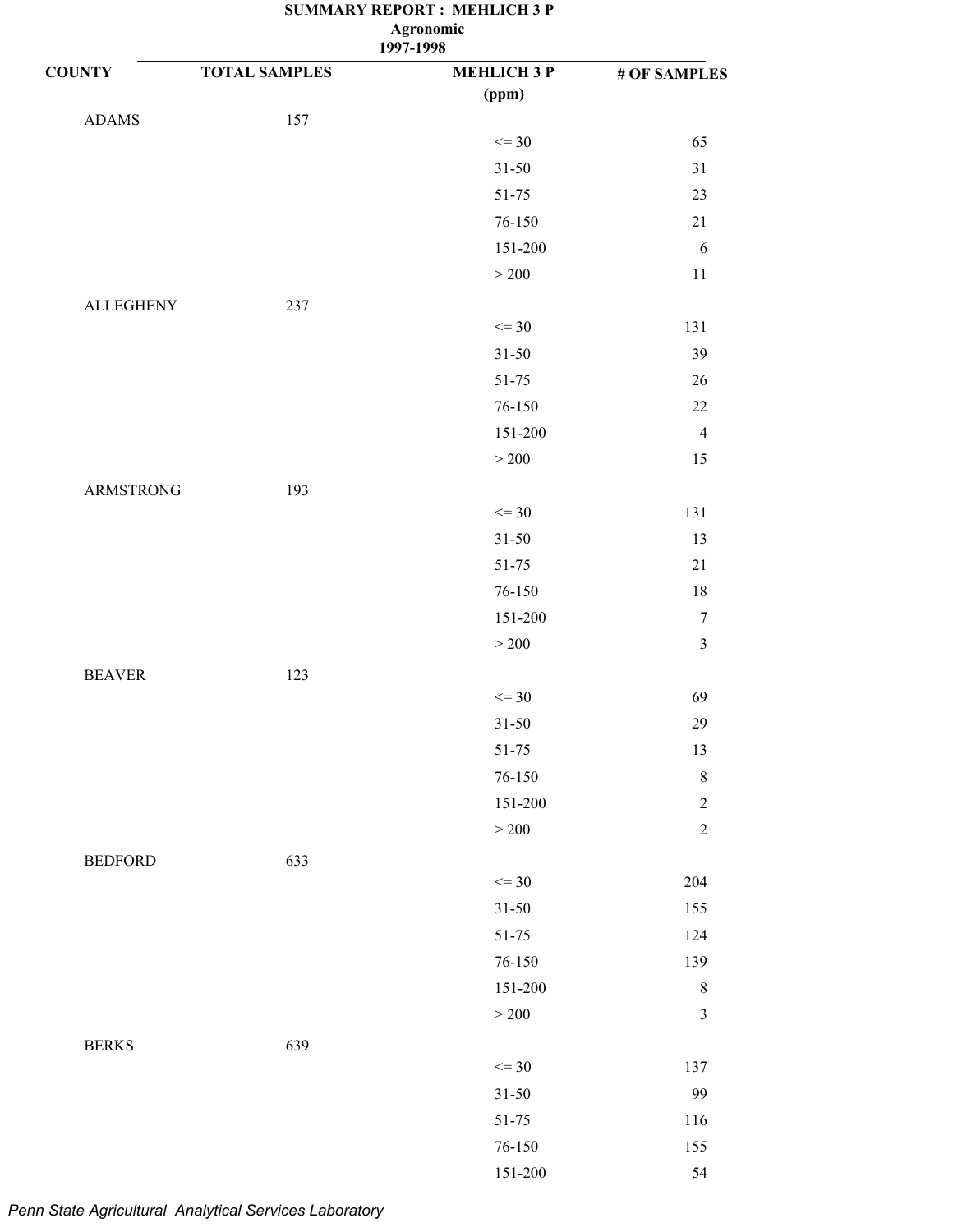| <b>COUNTY</b>   | <b>TOTAL SAMPLES</b> | 177.1<br><b>MEHLICH 3 P</b><br>(ppm) | # OF SAMPLES   |
|-----------------|----------------------|--------------------------------------|----------------|
|                 |                      | $>200$                               | $78\,$         |
| <b>BLAIR</b>    | 611                  |                                      |                |
|                 |                      | $\leq$ 30<br>$31 - 50$               | 181<br>154     |
|                 |                      |                                      |                |
|                 |                      | 51-75                                | 126<br>116     |
|                 |                      | 76-150                               |                |
|                 |                      | 151-200                              | $18\,$         |
|                 |                      | $>200$                               | 16             |
| <b>BRADFORD</b> | 668                  |                                      |                |
|                 |                      | $\leq$ 30                            | 185            |
|                 |                      | $31 - 50$                            | 180            |
|                 |                      | 51-75                                | 128            |
|                 |                      | 76-150                               | 137            |
|                 |                      | 151-200                              | 28             |
|                 |                      | $>200$                               | $10\,$         |
| <b>BUCKS</b>    | 181                  |                                      |                |
|                 |                      | $\leq$ 30                            | 62             |
|                 |                      | $31 - 50$                            | 60             |
|                 |                      | 51-75                                | $25\,$         |
|                 |                      | 76-150                               | $27\,$         |
|                 |                      | 151-200                              | $\mathfrak s$  |
|                 |                      | >200                                 | $\overline{2}$ |
| <b>BUTLER</b>   | 307                  |                                      |                |
|                 |                      | $\leq$ 30                            | 178            |
|                 |                      | $31 - 50$                            | 52             |
|                 |                      | 51-75                                | 26             |
|                 |                      | $76 - 150$                           | 41             |
|                 |                      | 151-200                              | $\sqrt{2}$     |
|                 |                      | $>200$                               | $\,$ $\,$      |
| <b>CAMBRIA</b>  | 295                  |                                      |                |
|                 |                      | $\leq$ 30                            | 120            |
|                 |                      | $31 - 50$                            | 67             |
|                 |                      | 51-75                                | 62             |
|                 |                      | 76-150                               | 40             |
|                 |                      | 151-200                              | $\mathfrak z$  |
|                 |                      | $>200$                               | $\mathfrak{Z}$ |
| <b>CAMERON</b>  | $23\,$               |                                      |                |
|                 |                      | $\leq$ 30                            | 17             |
|                 |                      | $31 - 50$                            | $\overline{4}$ |
|                 |                      | $51 - 75$                            | $\mathbf{1}$   |
|                 |                      | 76-150                               | $\mathbf{1}$   |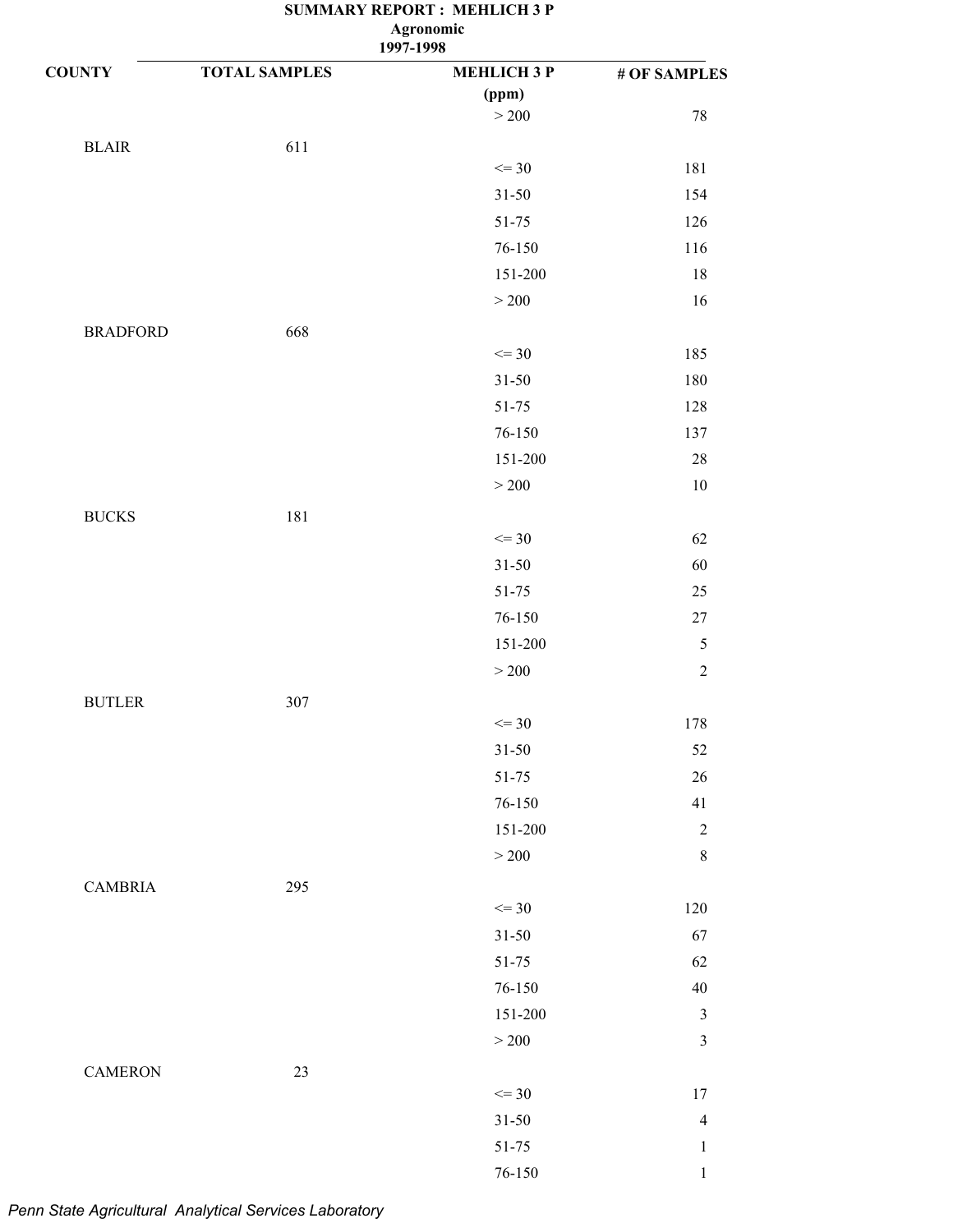| $\Delta \mathbf{g}$ on omne |  |
|-----------------------------|--|
| 1997-1998                   |  |

| <b>COUNTY</b>     | <b>TOTAL SAMPLES</b> | <b>MEHLICH 3 P</b> | # OF SAMPLES |
|-------------------|----------------------|--------------------|--------------|
|                   |                      | (ppm)              |              |
| <b>CARBON</b>     | $11\,$               |                    |              |
|                   |                      | $\leq$ 30          | $\sqrt{2}$   |
|                   |                      | $31 - 50$          | $\mathbf 1$  |
|                   |                      | 51-75              | $\sqrt{2}$   |
|                   |                      | 76-150             | $\sqrt{6}$   |
| <b>CENTRE</b>     | 1262                 |                    |              |
|                   |                      | $\leq$ 30          | 329          |
|                   |                      | $31 - 50$          | 381          |
|                   |                      | 51-75              | 287          |
|                   |                      | 76-150             | 221          |
|                   |                      | 151-200            | 19           |
|                   |                      | $>200$             | $25\,$       |
| <b>CHESTER</b>    | 918                  |                    |              |
|                   |                      | $\leq$ 30          | 293          |
|                   |                      | $31 - 50$          | 185          |
|                   |                      | 51-75              | 163          |
|                   |                      | 76-150             | 212          |
|                   |                      | 151-200            | $24\,$       |
|                   |                      | $>200$             | 41           |
| <b>CLARION</b>    | 161                  |                    |              |
|                   |                      | $\leq$ 30          | $87\,$       |
|                   |                      | $31 - 50$          | 50           |
|                   |                      | 51-75              | 10           |
|                   |                      | 76-150             | 14           |
|                   |                      |                    |              |
| <b>CLEARFIELD</b> | 412                  | $\leq$ 30          | 219          |
|                   |                      | $31 - 50$          | 75           |
|                   |                      | $51 - 75$          | 39           |
|                   |                      | 76-150             | 53           |
|                   |                      | $>200$             | $26\,$       |
|                   |                      |                    |              |
| <b>CLINTON</b>    | 363                  | $\leq$ 30          | 153          |
|                   |                      | $31 - 50$          | 82           |
|                   |                      | 51-75              | 73           |
|                   |                      | 76-150             | 48           |
|                   |                      | 151-200            | $\mathbf{1}$ |
|                   |                      | $>200$             | 6            |
|                   |                      |                    |              |
| <b>COLUMBIA</b>   | 586                  | $\leq$ 30          | 97           |
|                   |                      | $31 - 50$          | 118          |
|                   |                      | $51 - 75$          | 139          |
|                   |                      |                    |              |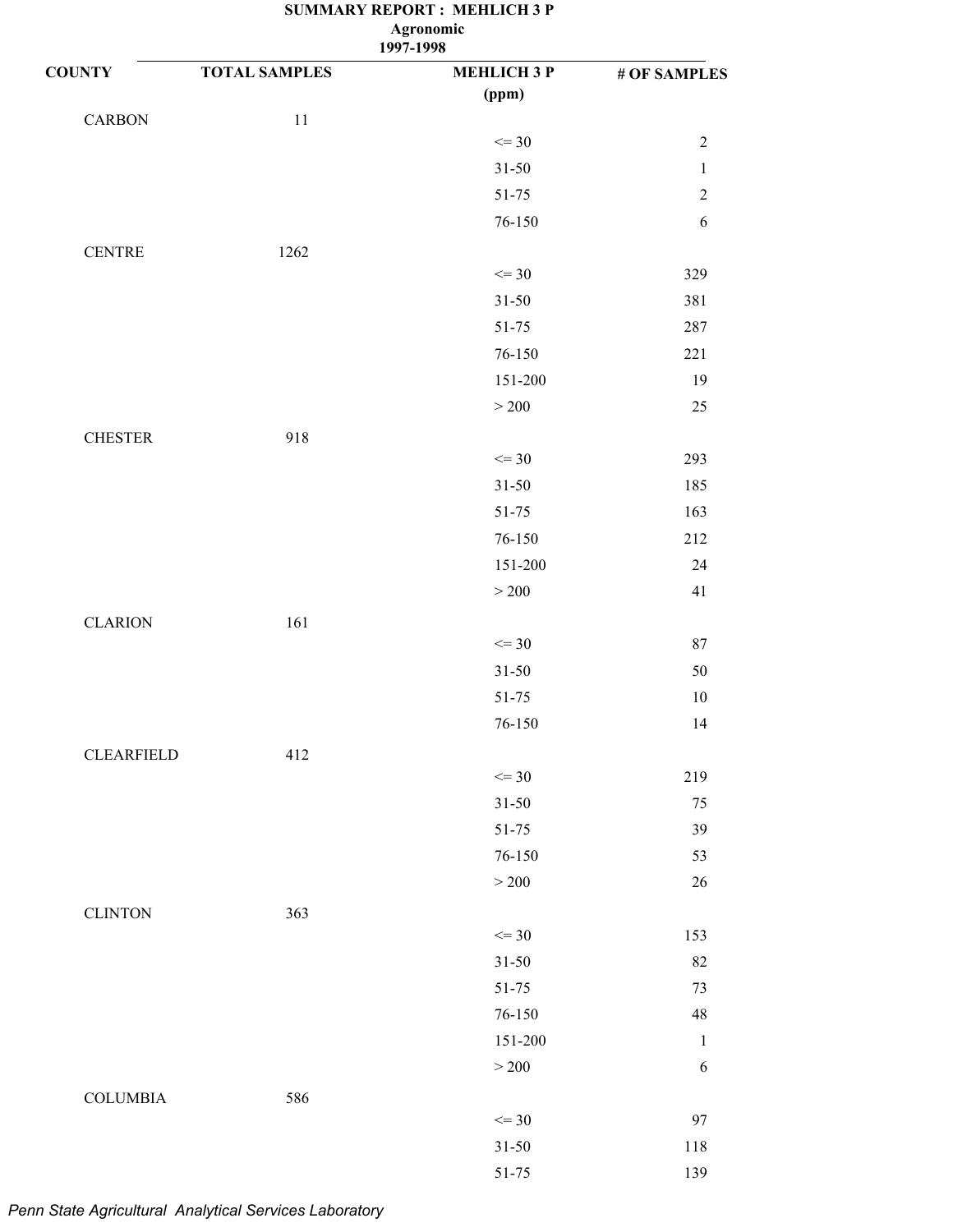| <b>COUNTY</b>                | <b>TOTAL SAMPLES</b> | <b>MEHLICH 3 P</b> | # OF SAMPLES     |
|------------------------------|----------------------|--------------------|------------------|
|                              |                      | (ppm)              |                  |
|                              |                      | 76-150             | 175              |
|                              |                      | 151-200            | 33               |
|                              |                      | $>200$             | 24               |
| <b>CRAWFORD</b>              | 735                  |                    |                  |
|                              |                      | $\leq$ 30          | 270              |
|                              |                      | $31 - 50$          | 178              |
|                              |                      | 51-75              | 158              |
|                              |                      | 76-150             | 110              |
|                              |                      | 151-200            | 15               |
|                              |                      | $>200$             | $\overline{4}$   |
| <b>CUMBERLAND</b>            | 463                  |                    |                  |
|                              |                      | $\leq$ 30          | 122              |
|                              |                      | $31 - 50$          | 109              |
|                              |                      | 51-75              | $81\,$           |
|                              |                      | 76-150             | 99               |
|                              |                      | 151-200            | $24\,$           |
|                              |                      | $>200$             | $28\,$           |
| <b>DAUPHIN</b>               | 674                  |                    |                  |
|                              |                      | $\leq$ 30          | 146              |
|                              |                      | $31 - 50$          | 104              |
|                              |                      | 51-75              | 139              |
|                              |                      | 76-150             | 169              |
|                              |                      | 151-200            | 61               |
|                              |                      | $>200$             | 55               |
| <b>DELAWARE</b>              | 34                   |                    |                  |
|                              |                      | $\leq$ 30          | 14               |
|                              |                      | $31 - 50$          | $\,$ $\,$        |
|                              |                      | $51 - 75$          | $\sqrt{5}$       |
|                              |                      | $76 - 150$         | $\sqrt{6}$       |
|                              |                      | $>200$             | $\mathbf{1}$     |
| ${\rm ELK}$                  | $76\,$               |                    |                  |
|                              |                      | $\leq$ 30          | 62               |
|                              |                      | $31 - 50$          | $\sqrt{5}$       |
|                              |                      | $51 - 75$          | $\boldsymbol{7}$ |
|                              |                      | $76 - 150$         | $\mathbf{1}$     |
|                              |                      | $>200$             | $\,1\,$          |
|                              |                      |                    |                  |
| $\ensuremath{\mathsf{ERIE}}$ | 273                  | $\leq$ 30          | $107\,$          |
|                              |                      | $31 - 50$          | 61               |
|                              |                      | $51 - 75$          | $32\,$           |
|                              |                      | $76 - 150$         | 53               |
|                              |                      |                    |                  |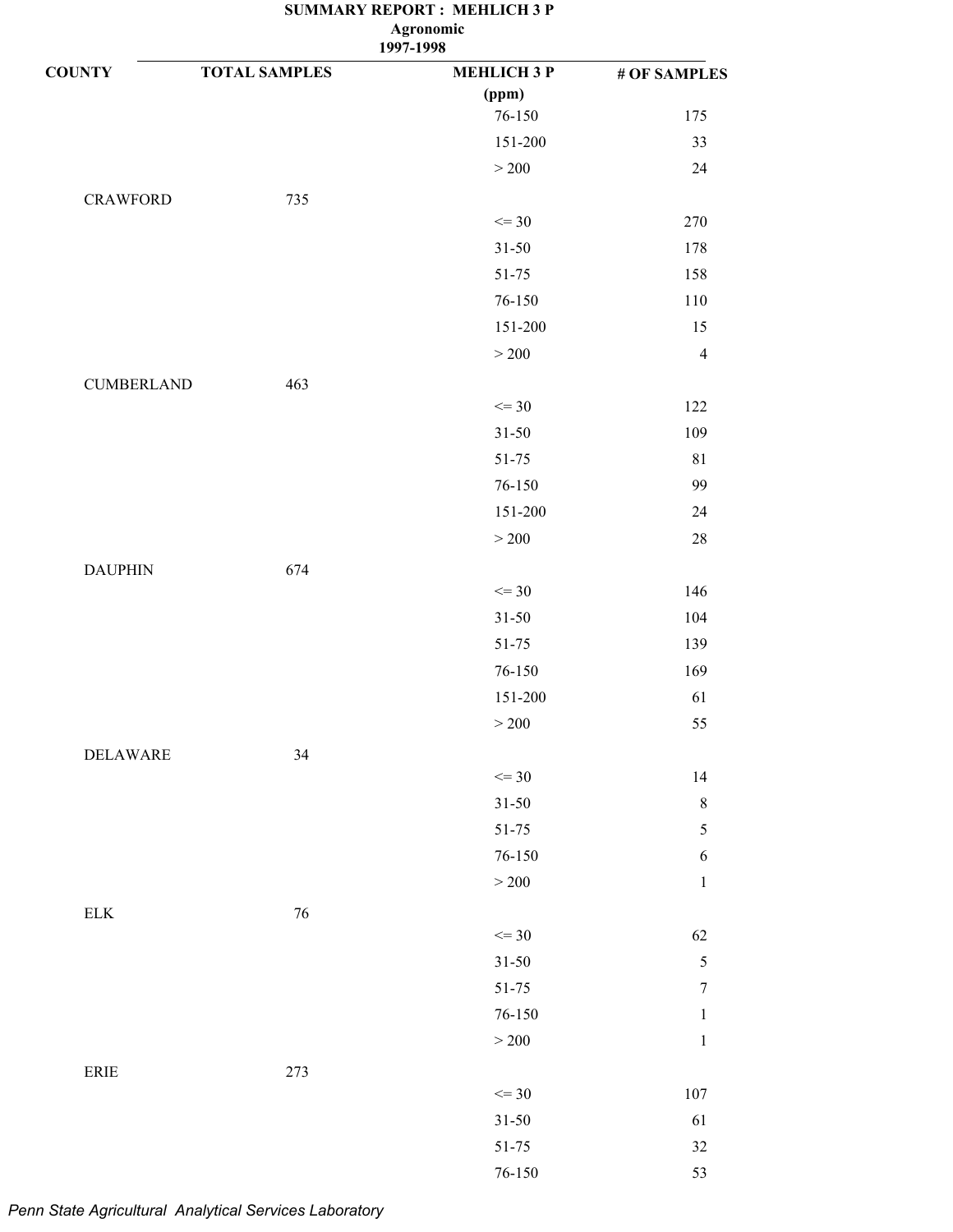**1997-1998**

| <b>COUNTY</b>     | <b>TOTAL SAMPLES</b> | <b>MEHLICH 3 P</b> | # OF SAMPLES   |
|-------------------|----------------------|--------------------|----------------|
|                   |                      | (ppm)              |                |
|                   |                      | 151-200            | 15             |
|                   |                      | $>200$             | $\mathfrak s$  |
| <b>FAYETTE</b>    | 441                  |                    |                |
|                   |                      | $\leq$ 30          | 228            |
|                   |                      | $31 - 50$          | 100            |
|                   |                      | 51-75              | 66             |
|                   |                      | 76-150             | 38             |
|                   |                      | 151-200            | 6              |
|                   |                      | $>200$             | $\overline{3}$ |
| <b>FOREST</b>     | 10                   |                    |                |
|                   |                      | $\leq$ 30          | $\sqrt{5}$     |
|                   |                      | $31 - 50$          | 5              |
| <b>FRANKLIN</b>   | 930                  |                    |                |
|                   |                      | $\leq$ 30          | 222            |
|                   |                      | $31 - 50$          | 256            |
|                   |                      | 51-75              | 223            |
|                   |                      | $76 - 150$         | 174            |
|                   |                      | 151-200            | 32             |
|                   |                      | $>200$             | 23             |
| <b>FULTON</b>     | 319                  |                    |                |
|                   |                      | $\leq$ 30          | 167            |
|                   |                      | $31 - 50$          | 72             |
|                   |                      | $51 - 75$          | 48             |
|                   |                      | $76 - 150$         | $31\,$         |
|                   |                      | 151-200            | $\mathbf{1}$   |
|                   |                      |                    |                |
| <b>GREENE</b>     | 103                  | $\leq$ 30          | 59             |
|                   |                      | $31 - 50$          | 37             |
|                   |                      | 51-75              | $\overline{4}$ |
|                   |                      | 76-150             | $\overline{2}$ |
|                   |                      | 151-200            | $\,1$          |
|                   |                      |                    |                |
| <b>HUNTINGDON</b> | 298                  | $\leq$ 30          | 124            |
|                   |                      | $31 - 50$          | 61             |
|                   |                      | 51-75              | 69             |
|                   |                      | 76-150             | 43             |
|                   |                      | 151-200            | $\mathbf{1}$   |
|                   |                      |                    |                |
| <b>INDIANA</b>    | 538                  | $\leq$ 30          | 275            |
|                   |                      |                    |                |
|                   |                      | $31 - 50$          | 140            |
|                   |                      | $51 - 75$          | 75             |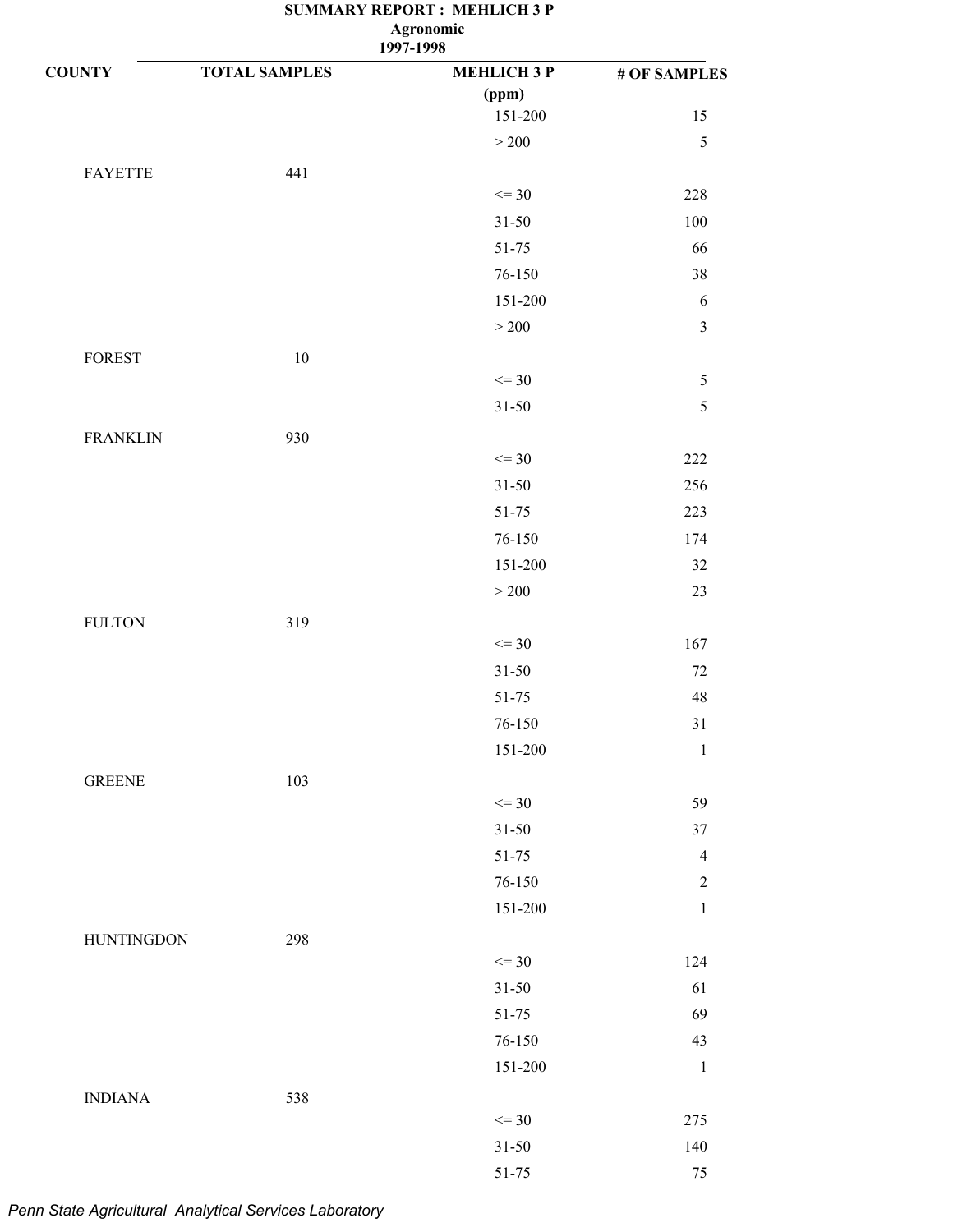**1997-1998**

| <b>COUNTY</b>    | <b>TOTAL SAMPLES</b> | <b>MEHLICH 3 P</b> | # OF SAMPLES     |
|------------------|----------------------|--------------------|------------------|
|                  |                      | (ppm)              |                  |
|                  |                      | 76-150             | 38               |
|                  |                      | 151-200            | $\,8\,$          |
|                  |                      | $>200$             | $\sqrt{2}$       |
| <b>JEFFERSON</b> | 179                  |                    |                  |
|                  |                      | $\leq$ 30          | 124              |
|                  |                      | $31 - 50$          | 31               |
|                  |                      | 51-75              | 12               |
|                  |                      | 76-150             | $10\,$           |
|                  |                      | 151-200            | $\,1\,$          |
|                  |                      | $>200$             | $\mathbf{1}$     |
| <b>JUNIATA</b>   | 475                  |                    |                  |
|                  |                      | $\leq$ 30          | 139              |
|                  |                      | $31 - 50$          | 103              |
|                  |                      | 51-75              | 61               |
|                  |                      | 76-150             | 74               |
|                  |                      | 151-200            | 13               |
|                  |                      | $>200\,$           | 85               |
| <b>LACKAWANN</b> | 98                   |                    |                  |
|                  |                      | $\leq$ 30          | 19               |
|                  |                      | $31 - 50$          | 15               |
|                  |                      | 51-75              | $20\,$           |
|                  |                      | 76-150             | 32               |
|                  |                      | 151-200            | $\mathfrak s$    |
|                  |                      | $>200$             | $\boldsymbol{7}$ |
| <b>LANCASTER</b> | 1216                 |                    |                  |
|                  |                      | $\leq$ 30          | $71\,$           |
|                  |                      | $31 - 50$          | 133              |
|                  |                      | 51-75              | 250              |
|                  |                      | 76-150             | 449              |
|                  |                      | 151-200            | 127              |
|                  |                      | $>200$             | 186              |
| <b>LAWRENCE</b>  | 174                  |                    |                  |
|                  |                      | $\leq$ 30          | 79               |
|                  |                      | $31 - 50$          | 67               |
|                  |                      | 51-75              | 19               |
|                  |                      | 76-150             | $\boldsymbol{9}$ |
| <b>LEBANON</b>   | 433                  |                    |                  |
|                  |                      | $\leq$ 30          | 105              |
|                  |                      | $31 - 50$          | 86               |
|                  |                      | 51-75              | 79               |
|                  |                      | 76-150             | 96               |
|                  |                      |                    |                  |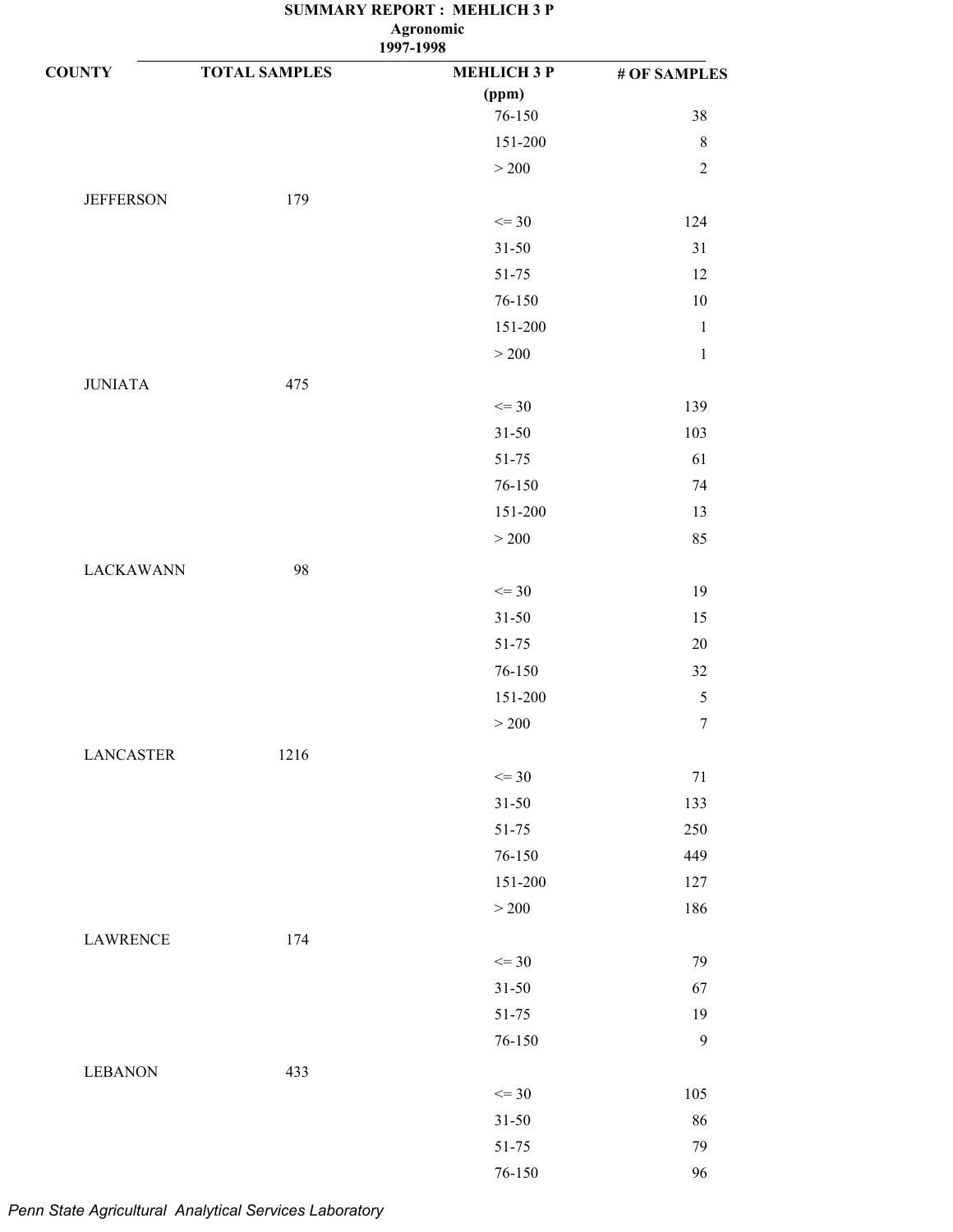**1997-1998**

| <b>COUNTY</b>   | <b>TOTAL SAMPLES</b> | <b>MEHLICH 3 P</b> | # OF SAMPLES     |
|-----------------|----------------------|--------------------|------------------|
|                 |                      | (ppm)              |                  |
|                 |                      | 151-200            | 29               |
|                 |                      | $>200\,$           | 38               |
| $\tt LEHIGH$    | 89                   |                    |                  |
|                 |                      | $\leq$ 30          | 13               |
|                 |                      | $31 - 50$          | 18               |
|                 |                      | 51-75              | 23               |
|                 |                      | 76-150             | 29               |
|                 |                      | 151-200            | $\sqrt{2}$       |
|                 |                      | $>200$             | $\overline{4}$   |
| LUZERNE         | 97                   |                    |                  |
|                 |                      | $\leq$ 30          | $22\,$           |
|                 |                      | $31 - 50$          | 19               |
|                 |                      | $51 - 75$          | $27\,$           |
|                 |                      | 76-150             | 19               |
|                 |                      | 151-200            | $\sqrt{5}$       |
|                 |                      | $>200$             | 5                |
| <b>LYCOMING</b> | 403                  |                    |                  |
|                 |                      | $\leq$ 30          | 155              |
|                 |                      | $31 - 50$          | 86               |
|                 |                      | 51-75              | 66               |
|                 |                      | 76-150             | 69               |
|                 |                      | 151-200            | $10\,$           |
|                 |                      | $>200\,$           | 17               |
| <b>MCKEAN</b>   | 50                   |                    |                  |
|                 |                      | $\leq$ 30          | 32               |
|                 |                      | $31 - 50$          | 11               |
|                 |                      | 51-75              | 6                |
|                 |                      | $76 - 150$         | $\,1\,$          |
| <b>MERCER</b>   | 588                  |                    |                  |
|                 |                      | $\leq$ 30          | 253              |
|                 |                      | $31 - 50$          | 193              |
|                 |                      | 51-75              | 99               |
|                 |                      | $76 - 150$         | 38               |
|                 |                      | 151-200            | 5                |
| <b>MIFFLIN</b>  | 134                  |                    |                  |
|                 |                      | $\leq$ 30          | 36               |
|                 |                      | $31 - 50$          | 23               |
|                 |                      | $51 - 75$          | 17               |
|                 |                      | $76 - 150$         | 51               |
|                 |                      | 151-200            | $\boldsymbol{7}$ |
|                 |                      |                    |                  |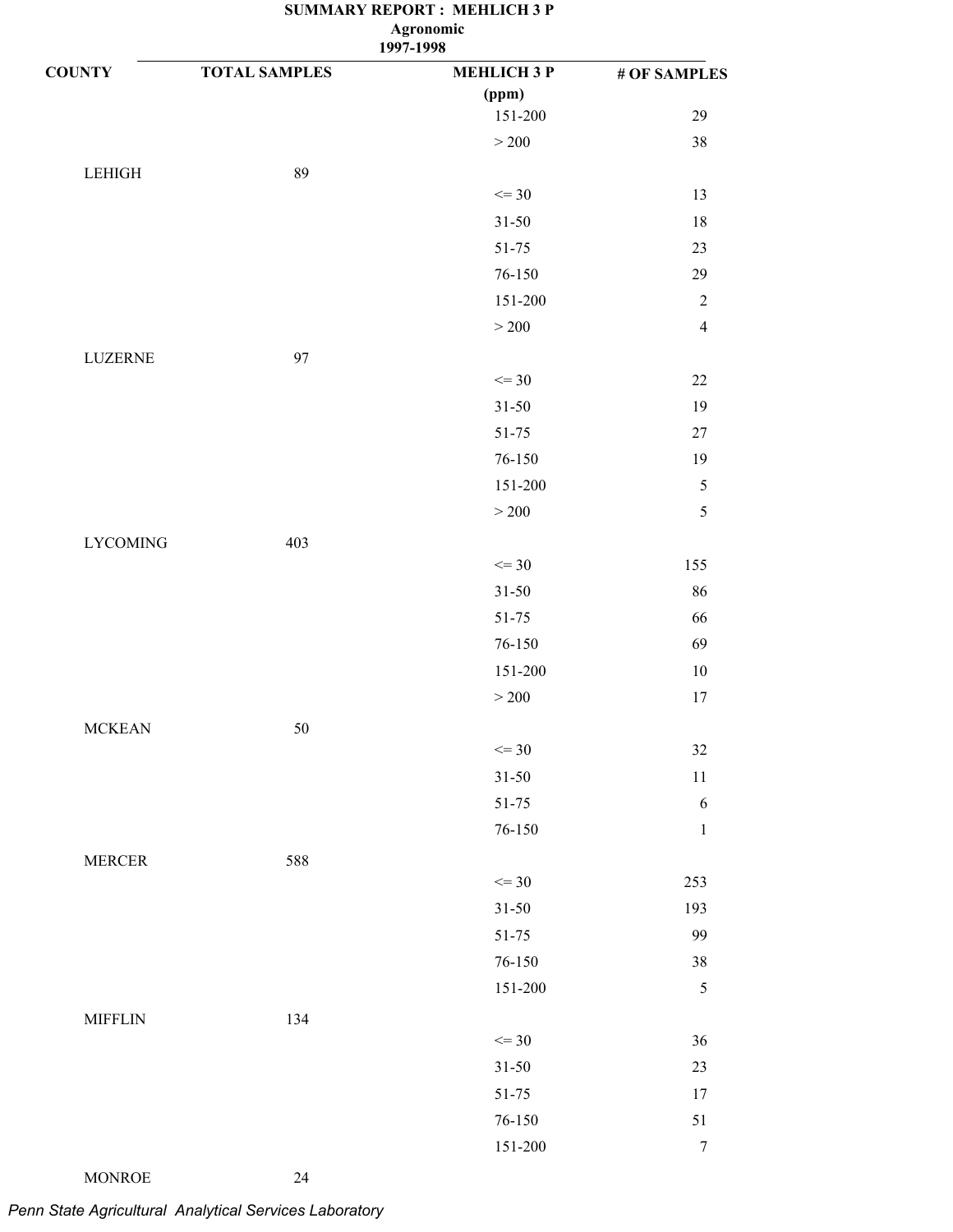| <b>COUNTY</b>     | <b>TOTAL SAMPLES</b> | <b>MEHLICH 3 P</b> | # OF SAMPLES   |
|-------------------|----------------------|--------------------|----------------|
|                   |                      | (ppm)              |                |
|                   |                      | $\leq$ 30          | $\overline{4}$ |
|                   |                      | $31 - 50$          | 12             |
|                   |                      | $51 - 75$          | $\mathfrak{Z}$ |
|                   |                      | 76-150             | $\sqrt{2}$     |
|                   |                      | 151-200            | $\overline{c}$ |
|                   |                      | $>200$             | $\mathbf 1$    |
| <b>MONTGOMER</b>  | 180                  |                    |                |
|                   |                      | $\leq$ 30          | 53             |
|                   |                      | $31 - 50$          | $26\,$         |
|                   |                      | 51-75              | $22\,$         |
|                   |                      | 76-150             | $37\,$         |
|                   |                      | 151-200            | 13             |
|                   |                      | $>200$             | 29             |
| <b>MONTOUR</b>    | 196                  |                    |                |
|                   |                      | $\leq$ 30          | 110            |
|                   |                      | $31 - 50$          | 31             |
|                   |                      | 51-75              | 18             |
|                   |                      | 76-150             | 25             |
|                   |                      | 151-200            | $\overline{4}$ |
|                   |                      | $>200$             | $\,8\,$        |
| <b>NORTHAMPTO</b> | 238                  |                    |                |
|                   |                      | $\leq$ 30          | 59             |
|                   |                      | $31 - 50$          | 61             |
|                   |                      | 51-75              | 47             |
|                   |                      | 76-150             | 38             |
|                   |                      | 151-200            | 15             |
|                   |                      | $>200$             | $18\,$         |
| <b>NORTHUMBER</b> | 971                  |                    |                |
|                   |                      | $\leq$ 30          | 171            |
|                   |                      | $31 - 50$          | 208            |
|                   |                      | 51-75              | 231            |
|                   |                      | 76-150             | 235            |
|                   |                      | 151-200            | 41             |
|                   |                      | $>200$             | 85             |
| PERRY             | 839                  |                    |                |
|                   |                      | $\leq$ 30          | 237            |
|                   |                      | $31 - 50$          | 206            |
|                   |                      | 51-75              | 184            |
|                   |                      | 76-150             | 175            |
|                   |                      | 151-200            | $26\,$         |
|                   |                      | $>200\,$           | 11             |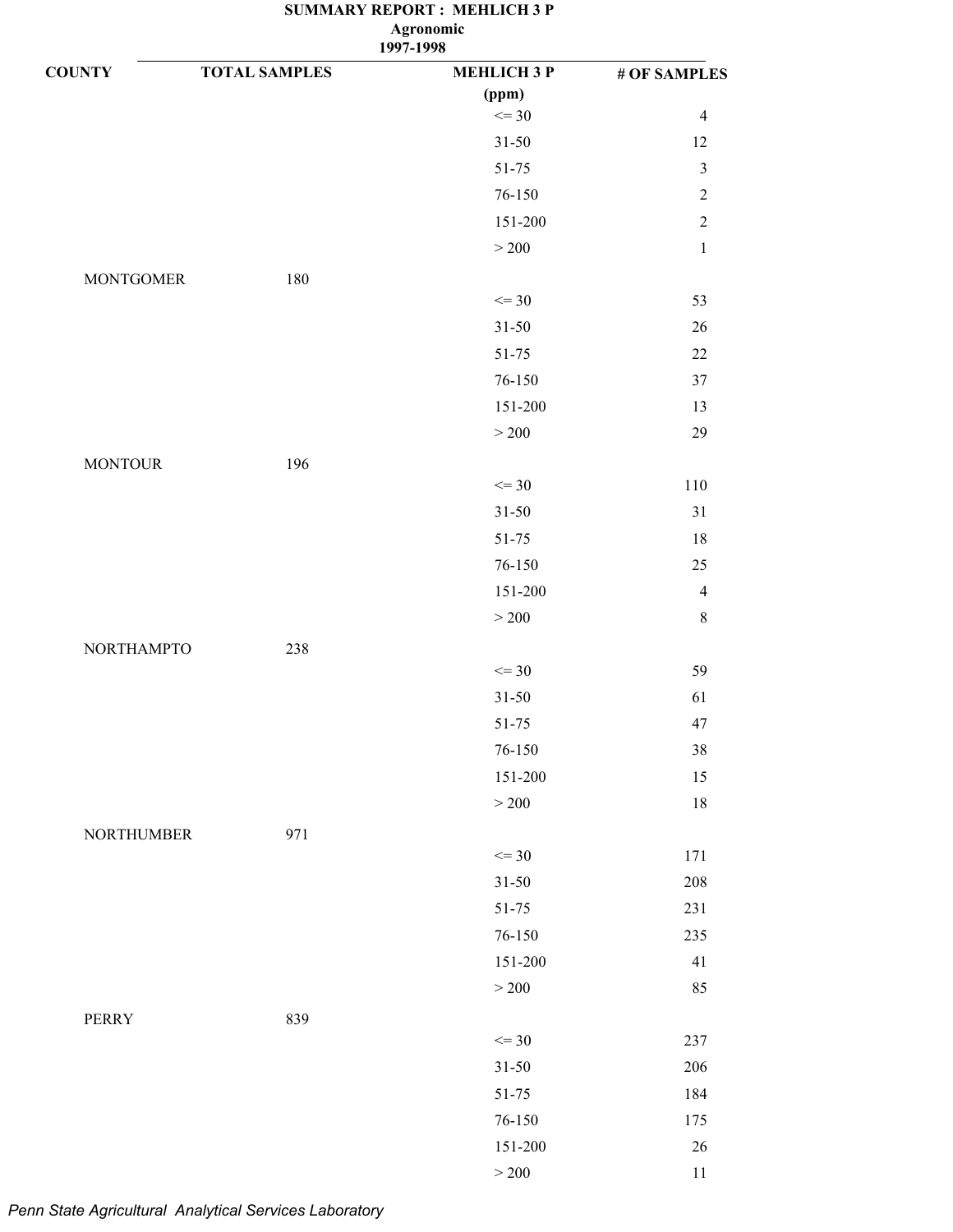### **SUMMARY REPORT : MEHLICH 3 P 1997-1998 Agronomic**

| <b>COUNTY</b>                | <b>TOTAL SAMPLES</b> | <b>MEHLICH 3 P</b> | # OF SAMPLES   |
|------------------------------|----------------------|--------------------|----------------|
|                              |                      | (ppm)              |                |
| PHILADELPHI                  | $\mathbf{1}$         |                    |                |
|                              |                      | $\leq$ 30          | $\mathbf{1}$   |
| $\ensuremath{\mathsf{PIKE}}$ | 39                   |                    |                |
|                              |                      | $\leq$ 30          | 6              |
|                              |                      | $31 - 50$          | $\sqrt{2}$     |
|                              |                      | 51-75              | $\sqrt{6}$     |
|                              |                      | 76-150             | $17\,$         |
|                              |                      | 151-200            | $\sqrt{5}$     |
|                              |                      | $>200$             | $\mathfrak{Z}$ |
| <b>POTTER</b>                | 166                  |                    |                |
|                              |                      | $\leq$ 30          | 67             |
|                              |                      | $31 - 50$          | 33             |
|                              |                      | 51-75              | $25\,$         |
|                              |                      | 76-150             | 38             |
|                              |                      | 151-200            | $\mathbf{1}$   |
|                              |                      | >200               | $\overline{2}$ |
| <b>SCHUYLKILL</b>            | 382                  |                    |                |
|                              |                      | $\leq$ 30          | 45             |
|                              |                      | $31 - 50$          | 56             |
|                              |                      | 51-75              | 98             |
|                              |                      | 76-150             | 103            |
|                              |                      | 151-200            | 31             |
|                              |                      | $>200$             | 49             |
| <b>SNYDER</b>                | 336                  |                    |                |
|                              |                      | $\leq$ 30          | 94             |
|                              |                      | $31 - 50$          | 96             |
|                              |                      | $51 - 75$          | 65             |
|                              |                      | 76-150             | 62             |
|                              |                      | 151-200            | 13             |
|                              |                      | $>200$             | $\sqrt{6}$     |
| <b>SOMERSET</b>              | 277                  |                    |                |
|                              |                      | $\leq$ 30          | 148            |
|                              |                      | $31 - 50$          | 56             |
|                              |                      | 51-75              | 33             |
|                              |                      | 76-150             | 29             |
|                              |                      | 151-200            | $\sqrt{6}$     |
|                              |                      | $>200$             | $\mathfrak s$  |
| <b>SULLIVAN</b>              | 67                   |                    |                |
|                              |                      | $\leq$ 30          | 29             |
|                              |                      | $31 - 50$          | 16             |

3 51-75 13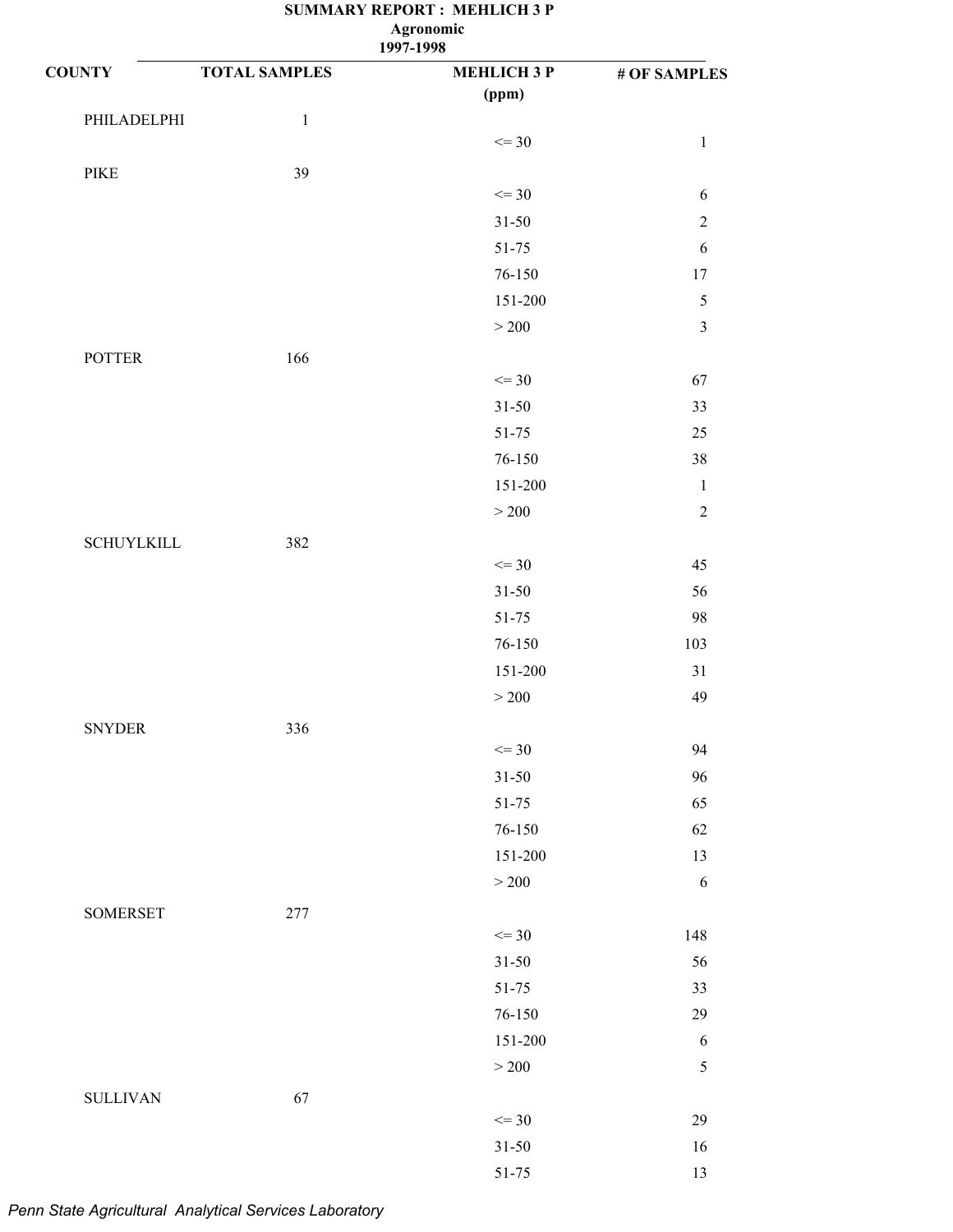| <b>COUNTY</b>     | <b>TOTAL SAMPLES</b> | <b>MEHLICH 3 P</b> | # OF SAMPLES   |
|-------------------|----------------------|--------------------|----------------|
|                   |                      | (ppm)              |                |
|                   |                      | 76-150             | $\,8\,$        |
|                   |                      | $>200$             | $\,1$          |
| <b>SUSQUEHANN</b> | 499                  |                    |                |
|                   |                      | $\leq$ 30          | 141            |
|                   |                      | $31 - 50$          | 100            |
|                   |                      | 51-75              | 101            |
|                   |                      | 76-150             | 120            |
|                   |                      | 151-200            | $20\,$         |
|                   |                      | $>200$             | 17             |
| $TIOGA$           | 424                  |                    |                |
|                   |                      | $\leq$ 30          | 195            |
|                   |                      | $31 - 50$          | 96             |
|                   |                      | $51 - 75$          | 75             |
|                   |                      | 76-150             | 52             |
|                   |                      | 151-200            | $\mathfrak z$  |
|                   |                      | $>200$             | $\sqrt{3}$     |
| <b>UNION</b>      | 508                  |                    |                |
|                   |                      | $\leq$ 30          | 119            |
|                   |                      | $31 - 50$          | 147            |
|                   |                      | 51-75              | 117            |
|                   |                      | $76 - 150$         | 109            |
|                   |                      | 151-200            | 13             |
|                   |                      | $>200$             | $\mathfrak{Z}$ |
| <b>VENANGO</b>    | 126                  |                    |                |
|                   |                      | $\leq$ 30          | 53             |
|                   |                      | $31 - 50$          | 47             |
|                   |                      | $51 - 75$          | 12             |
|                   |                      | 76-150             | $12\,$         |
|                   |                      | $>200$             | $\sqrt{2}$     |
| <b>WARREN</b>     | 125                  |                    |                |
|                   |                      | $\leq$ 30          | 55             |
|                   |                      | $31 - 50$          | 19             |
|                   |                      | $51 - 75$          | $30\,$         |
|                   |                      | $76 - 150$         | 14             |
|                   |                      | 151-200            | $\sqrt{2}$     |
|                   |                      | $>200$             | $\sqrt{5}$     |
| <b>WASHINGTON</b> | 421                  |                    |                |
|                   |                      | $\leq$ 30          | 279            |
|                   |                      | $31 - 50$          | $78\,$         |
|                   |                      | $51 - 75$          | $36\,$         |
|                   |                      | $76 - 150$         | $26\,$         |